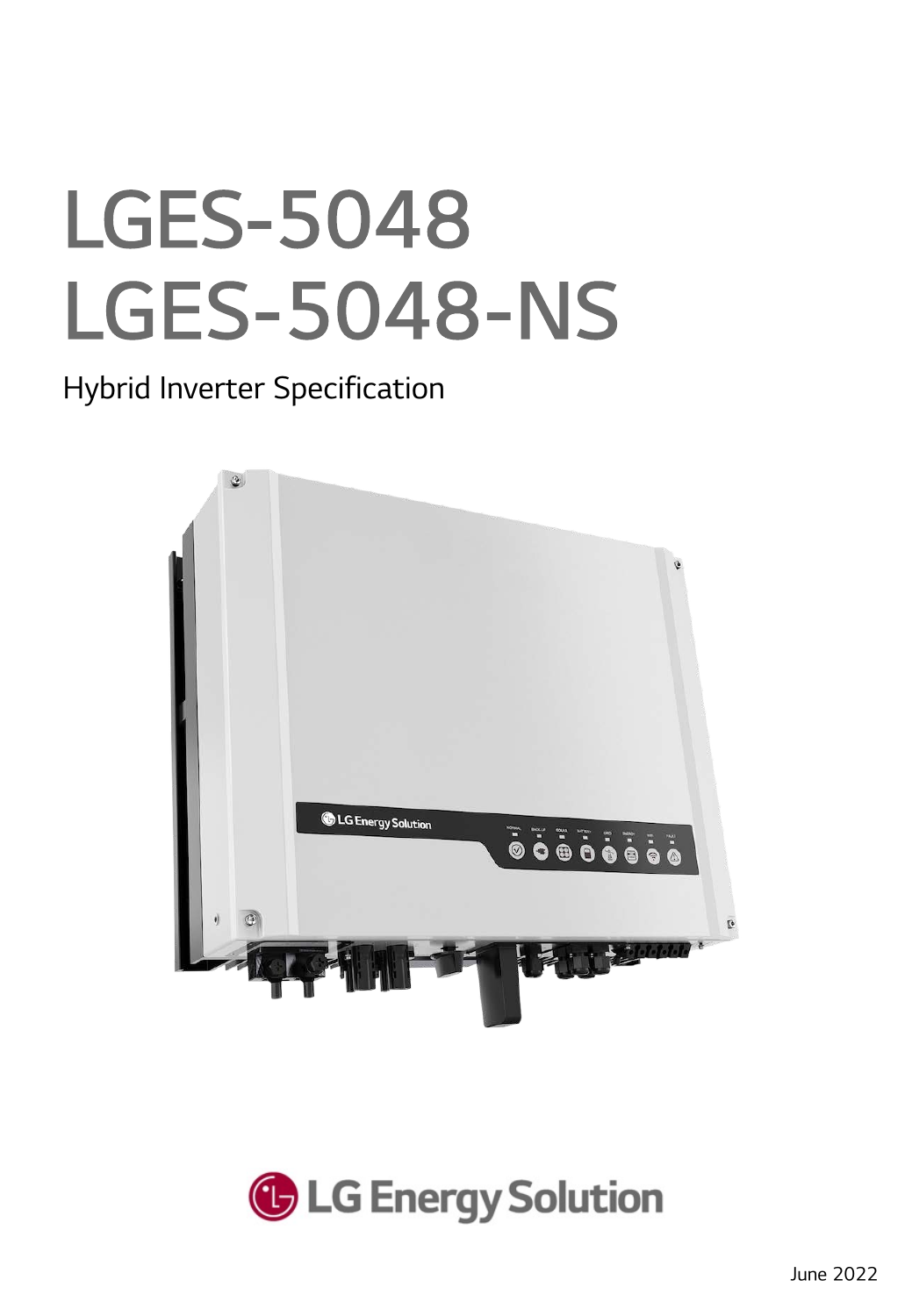

## LGES-5048 and LGES-5048-NS  $^{7)}$

| <b>Battery Input Data</b>                  |                                        |
|--------------------------------------------|----------------------------------------|
| <b>Battery Type</b>                        | Li-Ion RESU6.5, RESU10, RESU12, RESU13 |
| Nominal Battery Voltage                    | 48 V                                   |
| Max. Charging Voltage                      | $\leq 60$ V (Configurable)             |
| Max. Charging Current <sup>1)</sup>        | 100 A                                  |
| Max. Discharging Current <sup>1)</sup>     | 100 A                                  |
| <b>Battery Capacity</b>                    | 126~504 Ah                             |
| Charging Strategy for Li-Ion Battery       | Self-adaptation to BMS                 |
| PV String Input Data                       |                                        |
| Max. DC Input Power - without battery      | 6500W                                  |
| Max. DC Input Power - with battery         | 7500W                                  |
| Max. DC Input Voltage                      | 580V                                   |
| Max. DC Input Voltage for battery charging | 500 V                                  |
| <b>MPPT Voltage Range</b>                  | 120~550V                               |
| Start-up Voltage <sup>2)</sup>             | 125V                                   |
| Min Feed-in Voltage 3)                     | 150V                                   |
| MPPT Voltage Range for Full Load           | 215~500 V                              |
| Nominal DC Input Voltage                   | 360 V                                  |
| Max. Input Current                         | 11 A                                   |
| Max. Short Current                         | 13.8 A                                 |
| PV Over-current Protection                 | 21 A                                   |
| PV Back-feed Current                       | 0A                                     |
| No. of MPP Trackers                        | $\overline{2}$                         |
| No. of Strings per MPP Tracker             | 1                                      |
| DC Overvoltage Category                    | $\mathsf{I}$                           |
| <b>Efficiency</b>                          |                                        |
| Max. Efficiency                            | 97.6 %                                 |
| Max. Battery to Load Efficiency            | 94.0%                                  |
| European Efficiency                        | 97.0%                                  |
| <b>MPPT Efficiency</b>                     | 99.9%                                  |
| <b>AC Output Data (Back-up)</b>            |                                        |
| Max. Output Apparent Power                 | 4600 VA                                |
| Peak Output Apparent Power <sup>4)</sup>   | 6900 VA, 3sec                          |
| Max. Output Current                        | 20 A                                   |
| Nominal Output Voltage                     | 230 V (±2%)                            |
| Nominal Output Frequency                   | 60 Hz (±0.2%)                          |
| Back-up Over Current Protection            | 30 A                                   |
| Output Inrush Current (Peak / Duration)    | 55 A, 2 µs                             |
| <b>Automatic Switch Time</b>               | 10 <sub>ms</sub>                       |
| Output THDv (@Linear Load)                 | $< 3\%$                                |
|                                            |                                        |

1) The actual charge and discharge current also depends on the battery.-

2) When there is no battery connected, inverter starts feeding in only if string voltage is higher than 200V.

3) If there is no battery connected, inverter starts feeding into grid only if PV voltage > 200V.

4) On condition of battery and PV power being enough.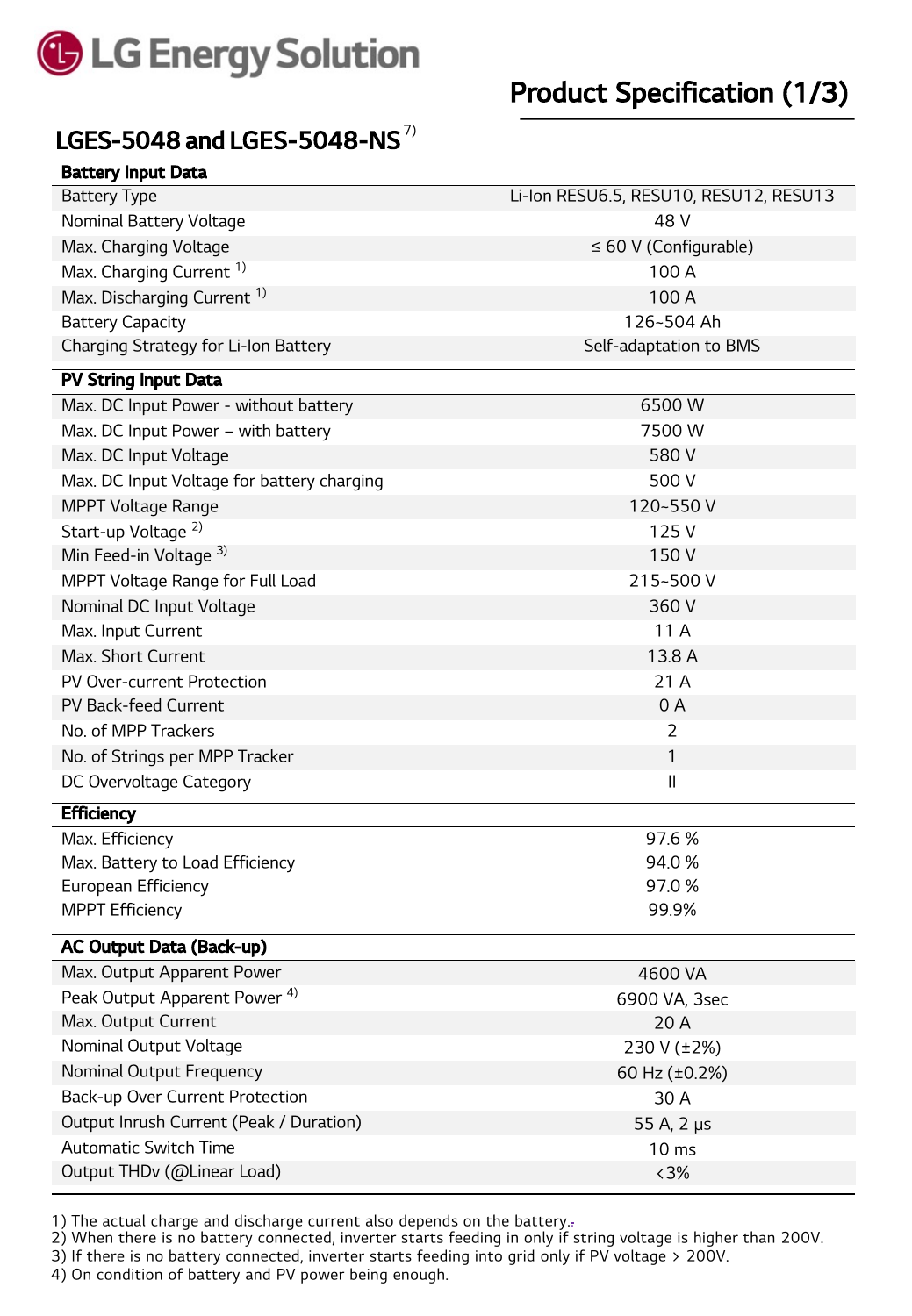

## LGES-5048 and LGES-5048-NS

| <b>AC Output Data (On-grid)</b>                  |                                               |
|--------------------------------------------------|-----------------------------------------------|
| Nominal Power Output Grid                        | 5000 W                                        |
| Rated/Max. Apparent Power Output to Utility Grid | 5000 VA                                       |
| Max. Apparent Power from Utility Grid            | 9200 VA                                       |
| Nominal Output Voltage (V)                       | 230 single phase                              |
| Nominal Output Frequency (Hz)                    | 60                                            |
| Max. AC Output Current to Grid (A)               | 24.5                                          |
| Max. AC Current from Grid (A) <sup>5)</sup>      | 40 A                                          |
| <b>AC Back-feed Current</b>                      | 0A                                            |
| Max. Output Fault Current (Peak / Duration)      | 43 A, 0.2s                                    |
| Output Inrush Current (Peak / Duration)          | 55 A, 2 µs                                    |
| Output Inrush Current (Peak / Duration)          | 60 A, $3 \mu s$                               |
| <b>Output Power Factor</b>                       | ~(Adjustable from 0.8 leading to 0.8 lagging) |
| Output THDi (@Nominal Output)                    | $<3\%$                                        |
| <b>AC Overvoltage Category</b>                   | $\mathbf{III}$                                |
| <b>General Data</b>                              |                                               |
| <b>Operating Temperature Range</b>               | $-25 - 60^{\circ}C$                           |
| Storage Temperature Range                        | $-30 - 65^{\circ}C$                           |
| <b>Relative Humidity</b>                         | $0 - 95%$                                     |
| <b>Moisture Location Category</b>                | 4K4H                                          |
| <b>External Environment Pollute Degree</b>       | Grade 1,2,3                                   |
| <b>Environment Category</b>                      | Outdoor & Indoor                              |
| <b>Operating Altitude</b>                        | ≤4000 $m$                                     |
| Cooling                                          | <b>Natural Convection</b>                     |
| <b>Noise</b>                                     | <25 Db                                        |
| User Interface                                   | LED & APP                                     |
| <b>Communication with BMS</b>                    | <b>CAN</b>                                    |
| <b>Communication with Meter</b>                  | <b>RS485</b>                                  |
| Communication with Portal                        | Wi-Fi $6$                                     |
| Mounting                                         | <b>Wall Bracket</b>                           |
| <b>Protection Degree</b>                         | <b>IP65</b>                                   |
| <b>Standby Self-Consumption</b>                  | $<$ 13 W                                      |
| Topology                                         | Non-isolated topology                         |
| Country of manufacture                           | China                                         |
| Protection                                       |                                               |
| <b>Anti-Islanding Protection</b>                 | Integrated                                    |
| PV String Input Reverse Polarity Protection      | Integrated                                    |
| <b>Insulation Resistor Detection</b>             | Integrated                                    |
| Residual Current Monitoring Unit                 | Integrated                                    |
| <b>Output Over Current Protection</b>            | Integrated                                    |
| <b>Output Short Protection</b>                   | Integrated                                    |
| Output Over Voltage Protection                   | Integrated                                    |
| PV String over-current                           | Installer-supplied                            |

5) 40A to inverter and backup, maximum 21.5A to inverter.

6) Only compatible with 2.4Ghz network.

7) LGES-5048-NS model has NO PV DC isolator built in (NO SWITCH).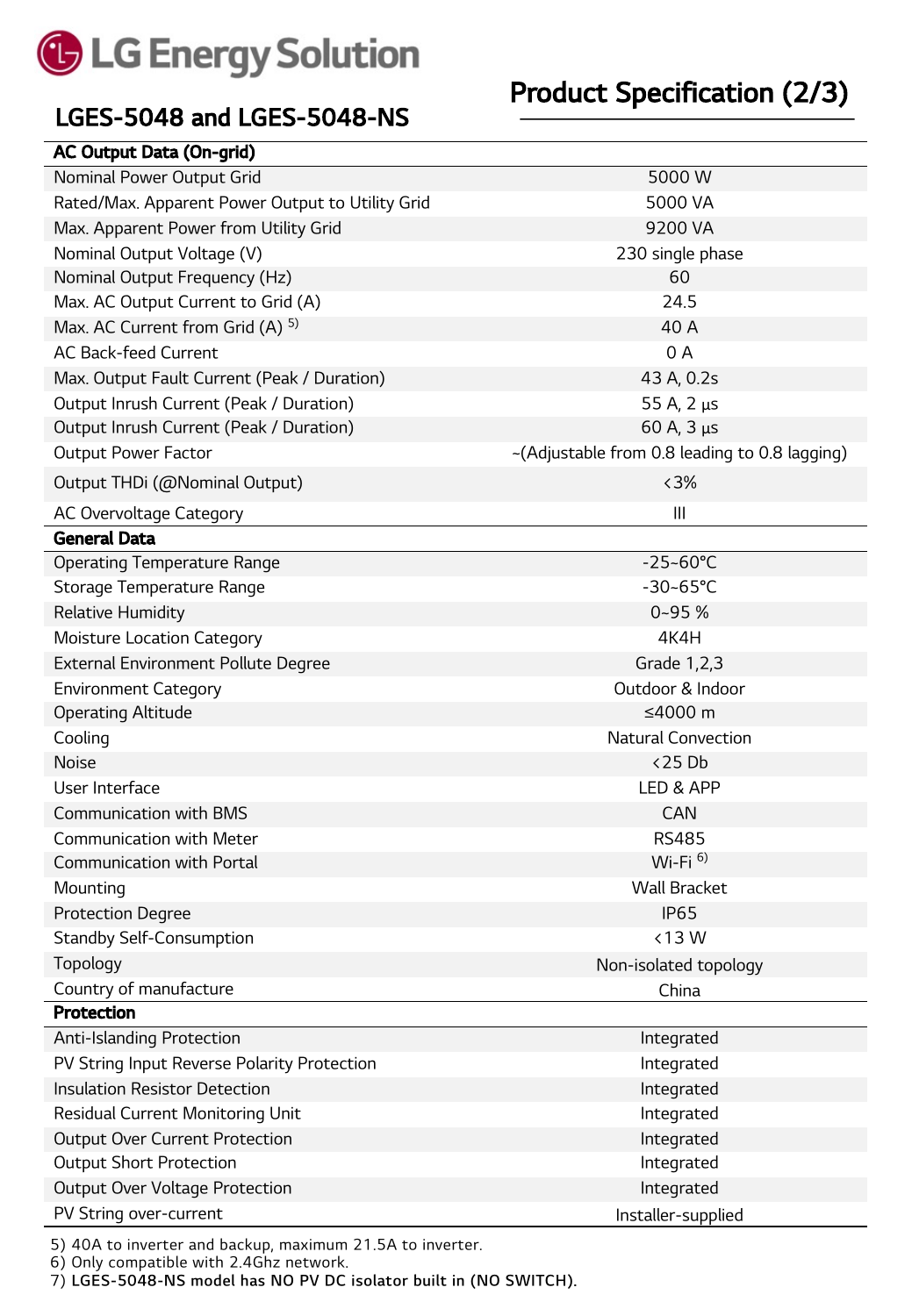

## Features

LGES-5048 inverter is designed to fit perfectly with RESU6.5, RESU10, RESU12 and RESU13 and is part of a Home PV Storage system package of LG Energy Solution.

- □ One home battery package of LG Energy Solution
- □ UPS Backup
- □ Reliable 10 Years Warranty provided by LG Energy Solution
- $\Box$  PV oversizing to 7.5kW with battery
- □ Single point of Technical Support through LG Energy Solution Service



| <b>Mechanical Characteristics</b> |        |        |
|-----------------------------------|--------|--------|
|                                   | Width  | 516 mm |
| <b>Dimensions</b>                 | Height | 440 mm |
|                                   | Depth  | 184 mm |
| Weight                            |        | 30 kg  |
|                                   |        |        |